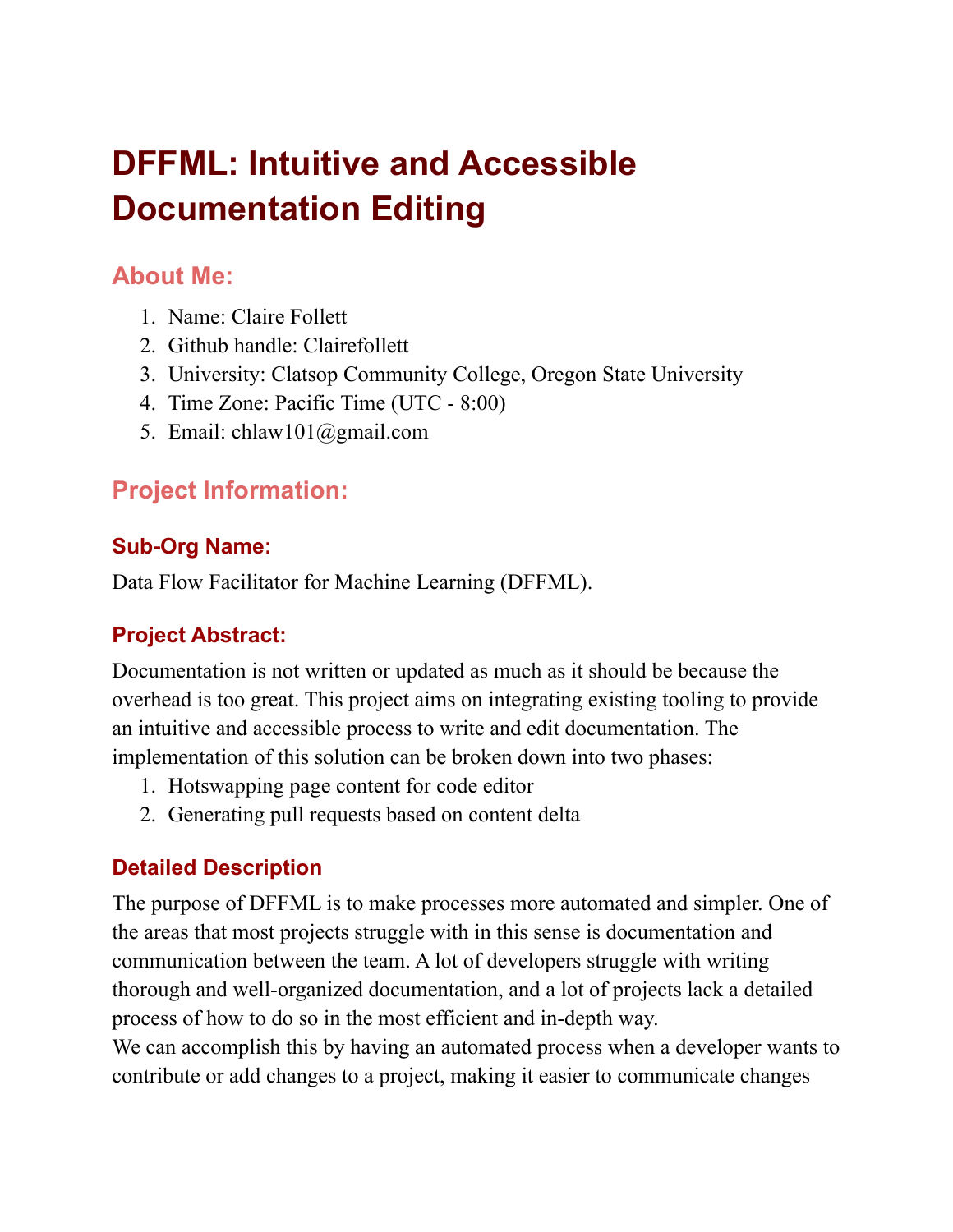through a simple form or document, then transforming that document into a nicely edited template/pull request. The ideal flow would look something like this:



There are more than a few projects/plugins out there that accomplish one or more of the steps above, but none that make the process straightforward or can integrate all the steps together.

#### **Convert rst into jupyter notebook format:** There have been multiple

projects/tools that accomplish this.

Example of similar projects:

 $\mathbf{I}$ 

- a. Vertopal Free Online Converter: <https://www.vertopal.com/en/convert/rst-to-ipynb>
- b. Rst2ipynb Convert standalone reStructured text to Jupyter notebook files:

<https://github.com/nthiery/rst-to-ipynb>

They achieve this by converting the file to markdown using pandoc ([https://pandoc.org/\)](https://pandoc.org/) and then to a Jupyter notebook using Notedown (<https://github.com/aaren/notedown/>).

c. A sphinx extension for making Jupyter Notebooks: <https://github.com/QuantEcon/sphinxcontrib-jupyter>

**Reload content to be edited with jupyter interface:** Hotswap page content for code editor: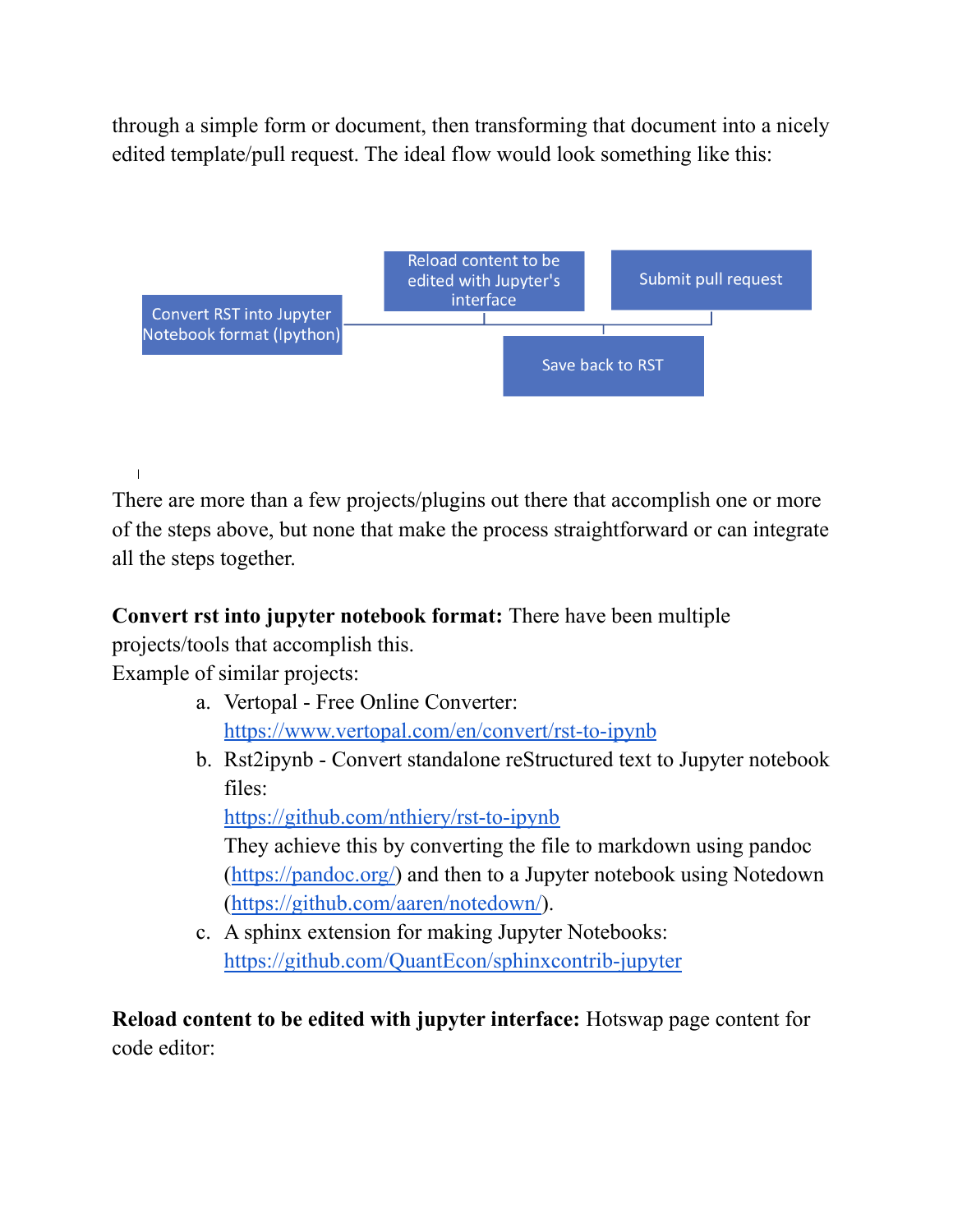

**Saves back to RST:** There have been a couple of different projects/tools that accomplish this. I came across a tool that makes this process pretty straightforward. It's the nbconvert tool, which can be found at:

[https://nbconvert.readthedocs.io/en/latest/.](https://nbconvert.readthedocs.io/en/latest/) The nbconvert tool will produce HTML, but not rst, due to missing transformation to docutils intermediate representation. This is a major gap that needs to be addressed and filled, in order to generate a pull request that can be accepted as an underlying restructured text file.

### **Submit pull request**

# **Weekly Timeline**

- **● Community Bonding:**
	- Keep in touch with GSOC mentors, contribute to issues on Github.
	- Familiarize myself with workflow practices on DFFML, and the code base.
	- Deploy Jupyterlite and figure out where interfaces are for opening and saving files.
- **● Week 1 (June 13th):**
	- Start working on the integration tool to convert rst files to Jupyter Notebook format.
- **● Week 2 (June 20th):**
	- Continue implementation of conversion from rst files to Jupyter Notebook format.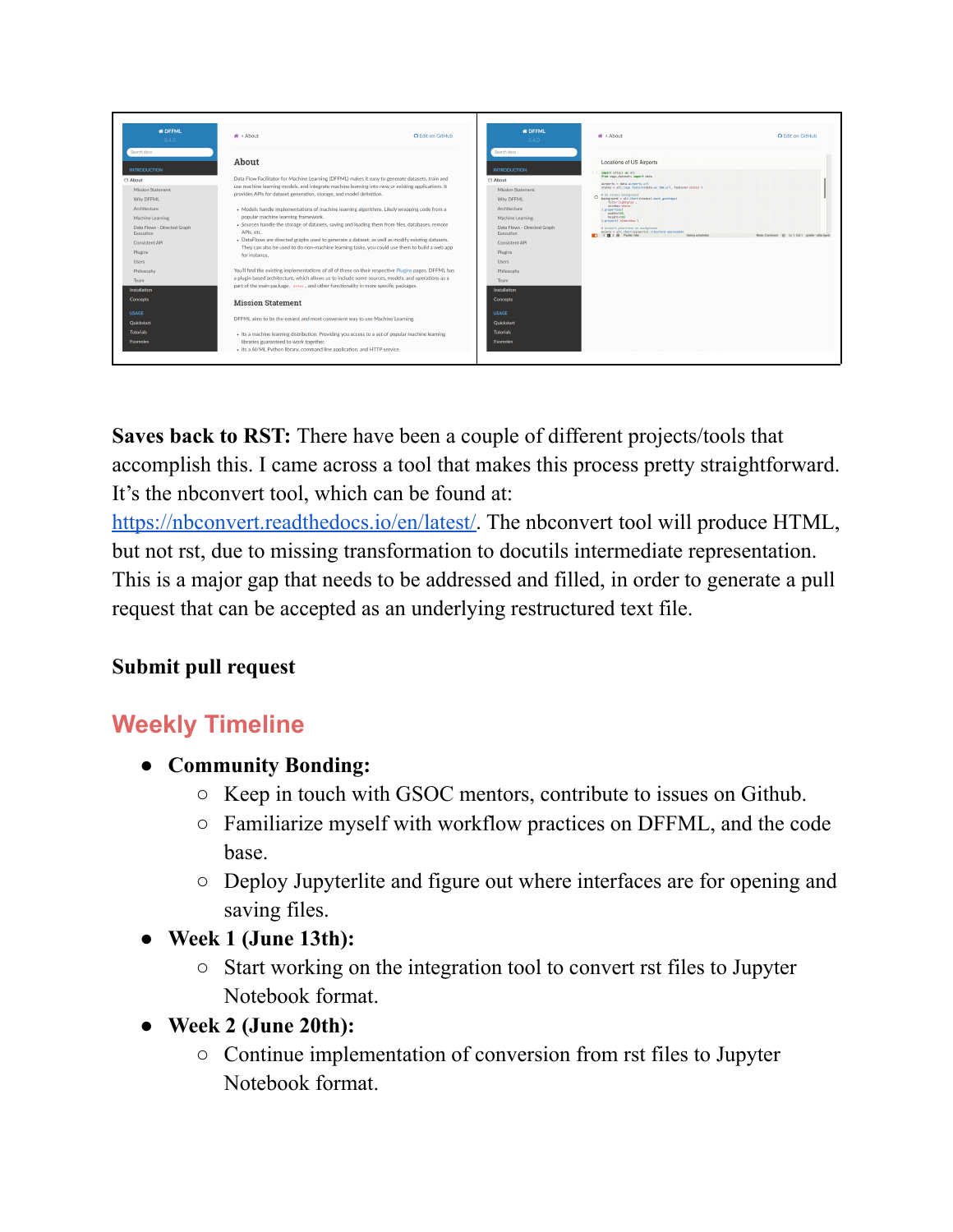- **● Week 3 (June 27th):**
	- Continue work from week 1 and 2. Work on figuring out how to open and save files within Jupyter.
- **● Week 4 (July 4th):**
	- This week is open for any unforeseen obstacles or other issues that come up. Continue with the work from weeks 1, 2, and 3.
- **● Week 5 (July 11th):**
	- Touch base with mentors about project trajectory.
	- Wrap-up work from the first few weeks.
- **● Week 6 (July 18th):**
	- Begin work on writing JavaScript that will convert Ipython (Jupyter Notebook format - JSON) back into reStructured text.

## **● Week 7 (July 25th):**

- Continue working on implementation of conversion from Ipython to rst.
- **● Week 8 (August 1st):**
	- Continue work from weeks 6 and 7.
- **● Week 9 (August 8th):**
	- Finish implementing conversion from Ipython back to rst.
- **● Week 10 (August 15th):**
	- Discuss with mentors any complications that arise. Fix and work on any issues that arise.
	- Begin work on submitting automated pull requests from the rst files.
- **● Week 11 (August 22nd):**
	- Wrap up work for the automated pull requests. Fix any unforeseen issues.
- **● Week 12 (August 29th):**
	- Finish any pending work and documentation.

# **Other Commitments**

I will be graduating with my Associate of Science - Oregon Transfer Degree in Computer Science on June 17th, 2022. I begin my studies at Oregon State University in the Fall of 2022, at the end of September. I have no official